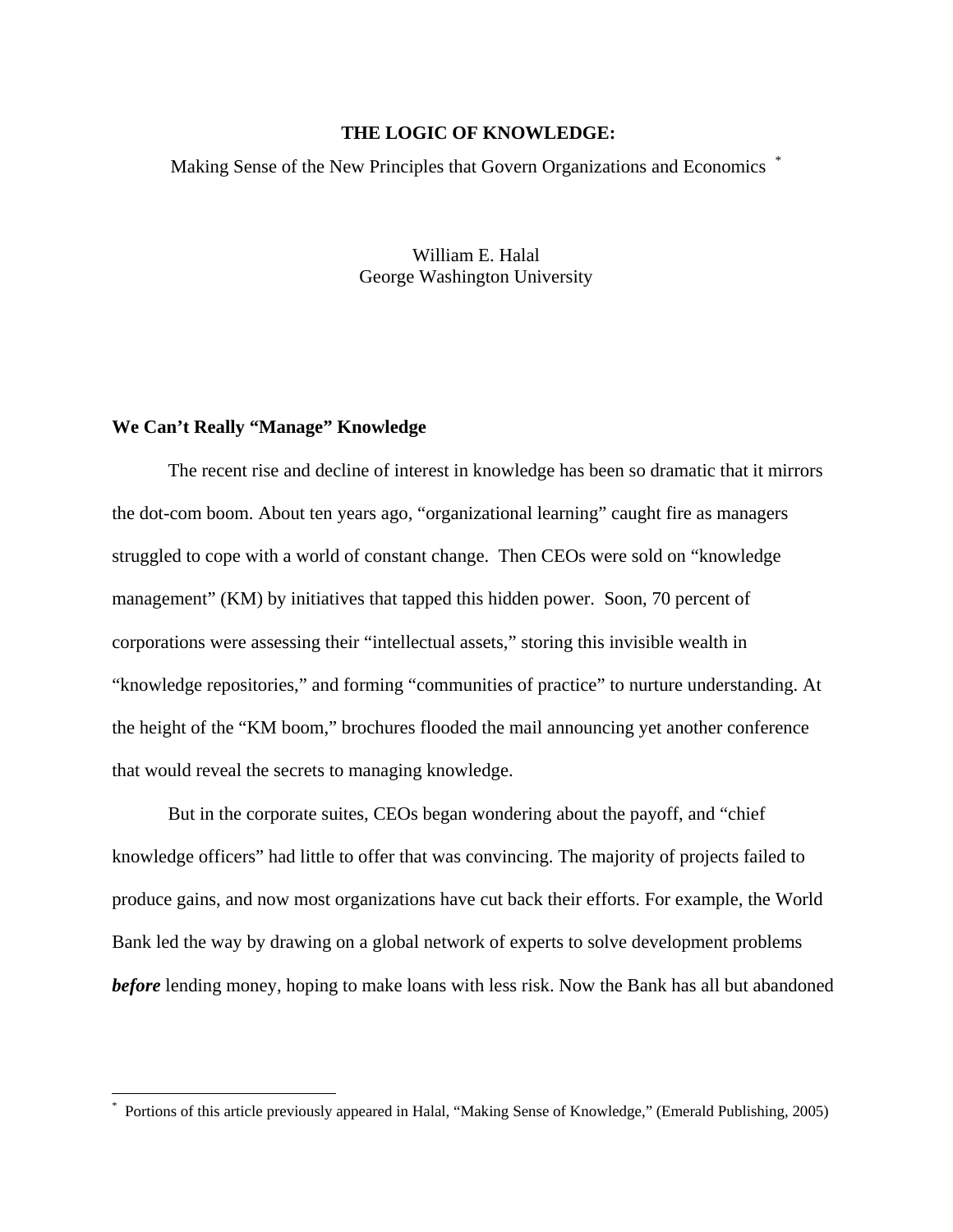this promising idea. One consultant described the state-of-the-art this way: "KM as we've known it is dead."

 Was this all just another fad? Or will learning and knowledge play a more substantial role in the new economy? What will that role consist of, and how can managers begin to put knowledge to work more effectively? In short, how can we make sense of the Knowledge Revolution?

I've been studying the knowledge economy for decades, and I've learned that knowledge is such a mysterious thing that it is easily misunderstood, much less managed. The fact is that we can't really "manage" knowledge very well because its very nature is so fluid and slippery that it eludes our grasp. Yes, knowledge deserves some portion of the effort now expended on accounting, financial analysis, capital investment, and the rest of the vast infrastructure devoted to sheer money. This is especially true because patented inventions, software, marketing programs, skillful employees, and other forms of knowledge comprise 70-90 percent of the net worth of progressive corporations.  $\frac{1}{1}$  As I will show, however, the challenge is to build organic information systems and entrepreneurial organizations that foster the spontaneous creation of knowledge and help guide it to useful purposes. †

EBay presents the most instructive example. Rather than managing knowledge in the bureaucratic sense, EBay is growing 60% per year because it devised an "internal market economy" that brings together the creative ideas of countless entrepreneurs and the discrimination of buyers around the world, spawning an entire industry that didn't exit before. In fact, the Internet itself is an icon of what is rapidly emerging – the explosive creation of value through pooling the knowledge of diverse individuals.

<u>.</u>

<sup>†</sup> Halal, The Infinite Resource: Creating and Leading the Knowledge Enterprise (Jossey-Bass, 1998)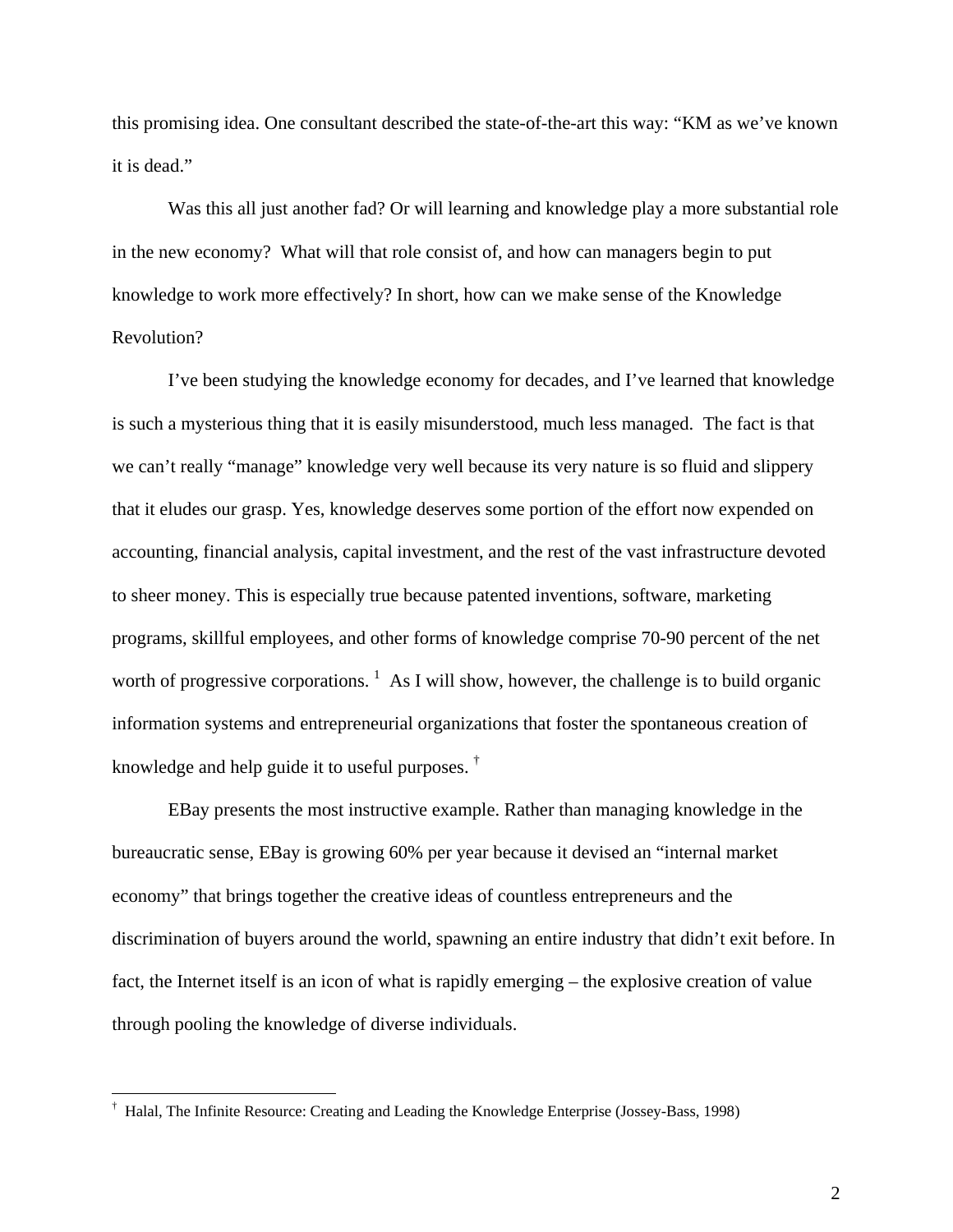This article offers an analysis of the unique logic that marks this special resource, the characteristic behavior that distinguishes a knowledge economy from a capital economy. As outlined in Table 1, the following sections describe 12 principles that define the way knowledge works and their corresponding implications. This information is drawn from the literature, copious examples, and a large dose of my insights. I do not claim these principles have been scientifically proven, and there may be other valid principles. But if we hope to make sense of this pivotal resource that is starting exert enormous influence, we must first understand the extraordinary way knowledge behaves and the structural changes it is even now creating in organizations and the economy as a whole.

## Table 1

## **Characteristics & Implications of Knowledge**

- 
- 
- 3. Increases when shared
- 4. Transmitted in networks
- 
- 6. Reduces Conflict
- 7. Changes value
- 
- 9. Organized hierarchically **•** Understanding is relative

### **Characteristic Principles Management Implications**

- 1. Created by anyone Foster entrepreneurship
- 2. Distributed cheaply **•** Increasing returns to scale
	- Cooperation is productive
	- Requires central organizer
	- Increase network size
- 5. Abhors a vacuum Keep people informed
	- Provide transparency
	- Distribute where needed
- 8. Acts as a fluid **•** Leaks across boundaries
	- Can be sticky
	- Limited by smallest channel
	-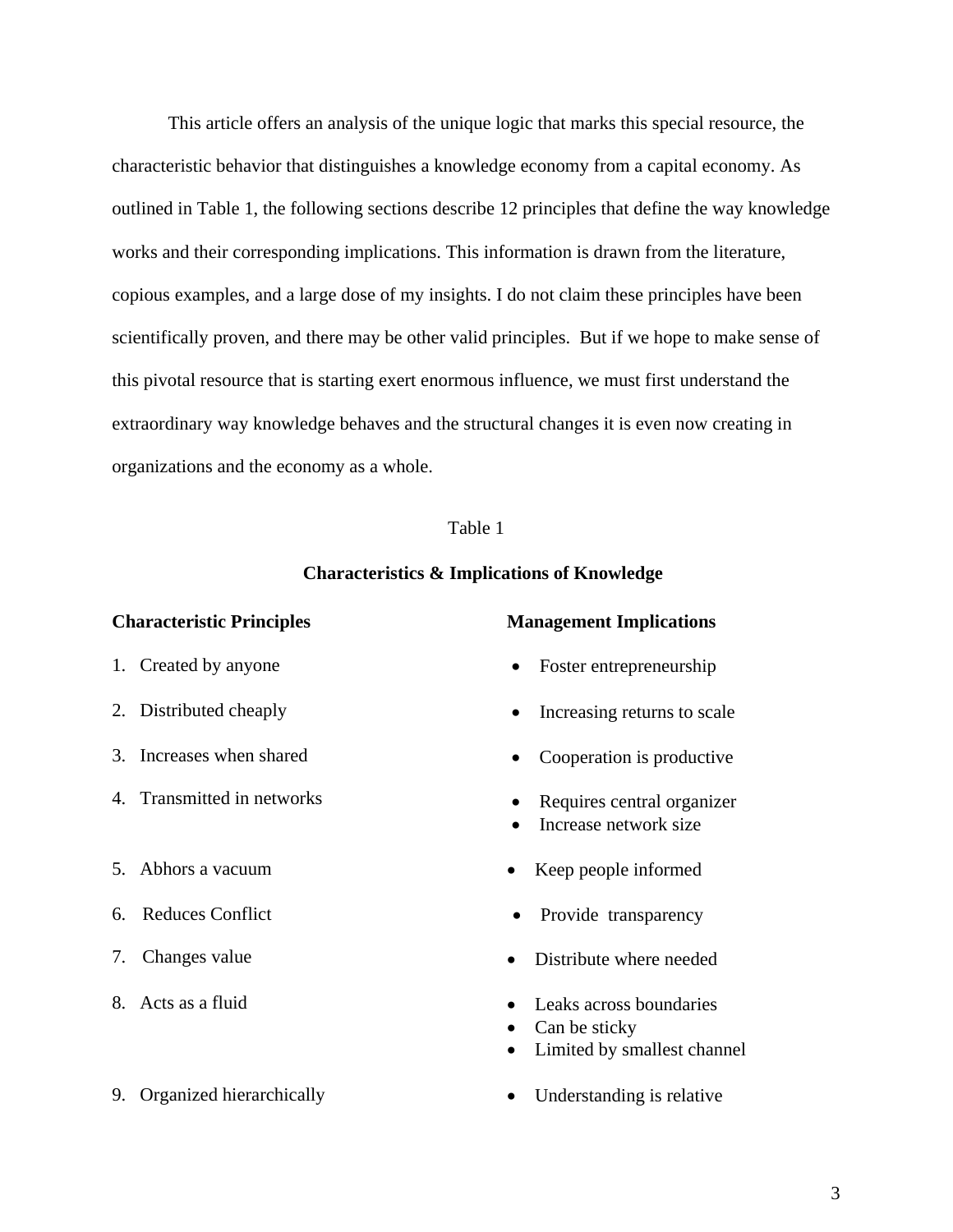10. Guided by spirit • Limited by vision

- 11. Unique for individuals **•** Differences are normal
- 
- 
- Seek awareness
- 
- Requires deep listening
- 12. An infinite resource Potential for understanding an infinitely complex world

### 1. **Knowledge Can Be Created by Anyone**

 One of the most remarkable qualities about knowledge is that it can be created by anyone. A good example is Napster, the music-swapping software system that gained 50 million members in weeks. The invention of Napster was so clever that it established a dramatically different peer-to-peer Internet architecture, which many claim will eclipse client-server architecture. Yet the inventor was a high school student.

Similar examples abound in which people without advantage, resources, or status somehow gained the insight to produce creative innovations. This burst of creativity is clearly visible on the Internet and in the countless new ventures now being formed by people from all over the world, from all walks of life, and all ages. As we will see, every individual offers a unique perspective, however humble, that can possibly contribute to our understanding.

The implication of this characteristic is that knowledge organizations should be driven from the bottom-up using principles of entrepreneurship rather than those of hierarchy that continue to prevail. In a knowledge-centric world, we generally want to create the two entrepreneurial conditions that draw out talent: 1) allow everyone the opportunity to introduce innovations, and 2) reward those who succeed.  $2$  Yes, it will be messy, but innovation is a messy business.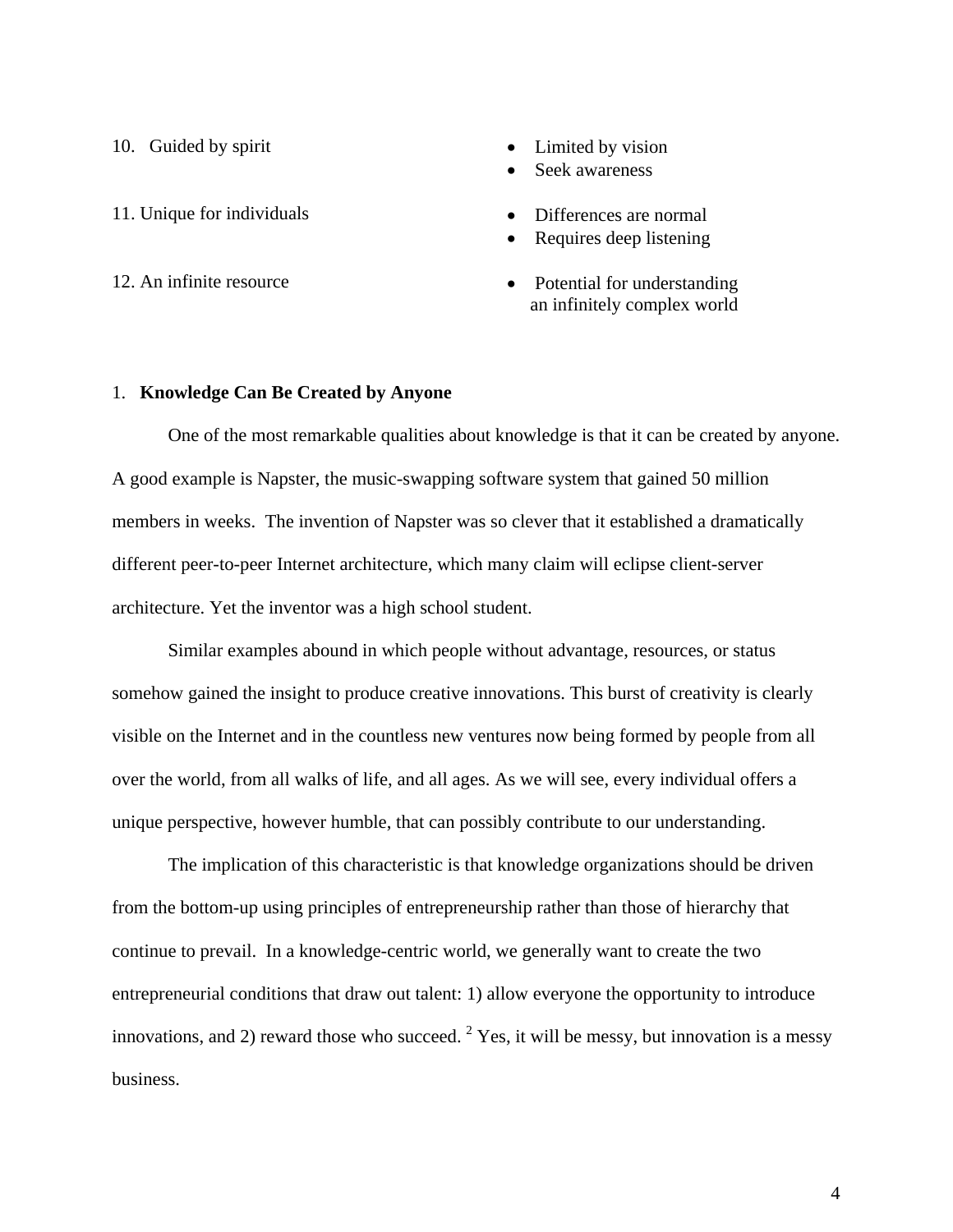Entrepreneurship also solves the difficult problem of evaluating KM programs. The usual approach is to treat KM as a service subsidized by the CEO in a cost-center. This may be convenient, but line managers rightfully view cost-centers as a burden and evaluating their productivity is difficult. If KM is regarded as an internal enterprise offering services selected by line managers from among competing providers, however, its value is easily recognized by their willingness to pay. The success and growth of this important new function then rests on its ability to assist others in doing their work.

A good example is the way SAIC Corporation focuses its KM function on providing "internal consulting projects." Rather than having a corporate budget, CKO Kent Greenes and his team act as internal consultants serving interested SAIC units, thus ensuring that KM is accountable to its paying clients.

#### 2. **Knowledge is Distributed Cheaply**

 Once created, knowledge can be duplicated and distributed easily, in contrast to the immutable properties of capital. The manufacture of capital goods may produce economies of scale up to a point, but the expansion to larger factories, greater amounts of material, and longer supply and distribution channels eventually becomes too cumbersome and costly, resulting in *decreasing* returns to scale.

Growth of a knowledge goods enterprise, however, requires little additional complexity or cost, permitting *increasing* returns to scale.<sup>3</sup> The research expenses incurred when creating a knowledge-intensive product may be high, but the marginal cost of distributing copies is negligible. An expensive software system, for instance, can be copied onto a computer disk for about a dollar. Better still, it can be simply transmitted online instantaneously for mere pennies.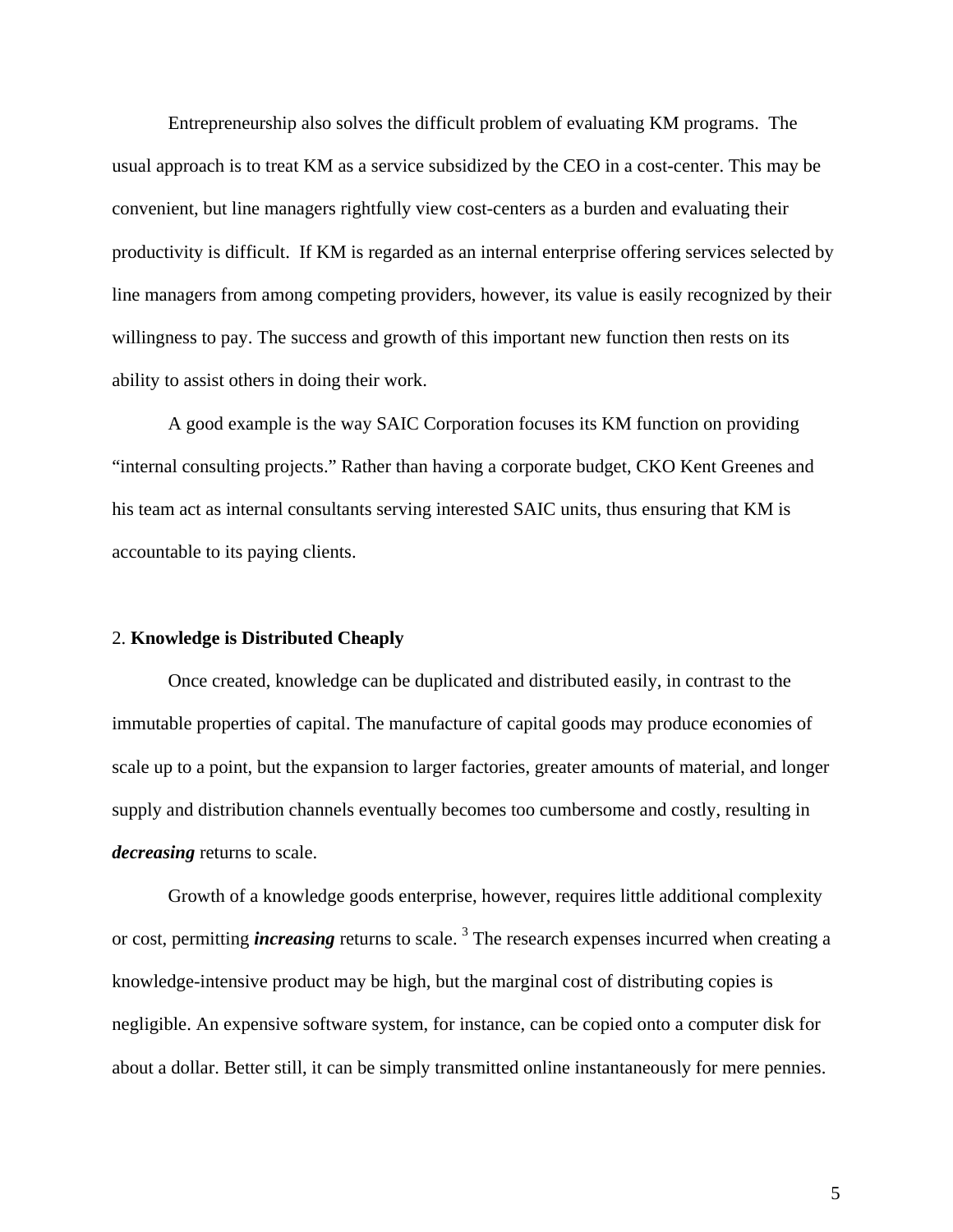This characteristic explains why Microsoft enjoys operating margins of about 40% on its sale of Windows.

 The onset of increasing returns to scale has altered the behavior of modern knowledge economies. Witness the fierce competitive battles between startups struggling to gain "first mover" advantage, which permits dominance of a new industry through "lock in," creating a "winner take all" economy. The list of firms that dominate knowledge industries is long: AOL reigns over information utilities, Amazon is first choice for buying books online, E-Bay dominates electronic auctions.

## **3. Knowledge Increases When Shared**

 Another striking feature is that knowledge can grow indefinitely, which is quite different from capital. Capital consists of tangible assets (factories, land, money) that are limited and can only be used for one purpose at a time. But knowledge is an intangible asset that *increases* when applied to different needs. Ray Smith, the former CEO of Bell Atlantic who is often called the Father of the Information Age, said: "Unlike capital, knowledge can't be used up. The more you dispense, the more you generate."<sup>4</sup>

 Let's illustrate with a simple example. Physical assets, such as a car, can be used by only one owner at a time, and they are finite. Cars can be sold, traded, and loaned, but the number of cars remains unchanged. However, the owner of valuable knowledge can easily duplicate this knowledge and share it with others in return for their knowledge. Both parties would then continue to own their original knowledge, while also having the new knowledge they gained, thereby increasing the total amount of knowledge in use. Further, the integration of these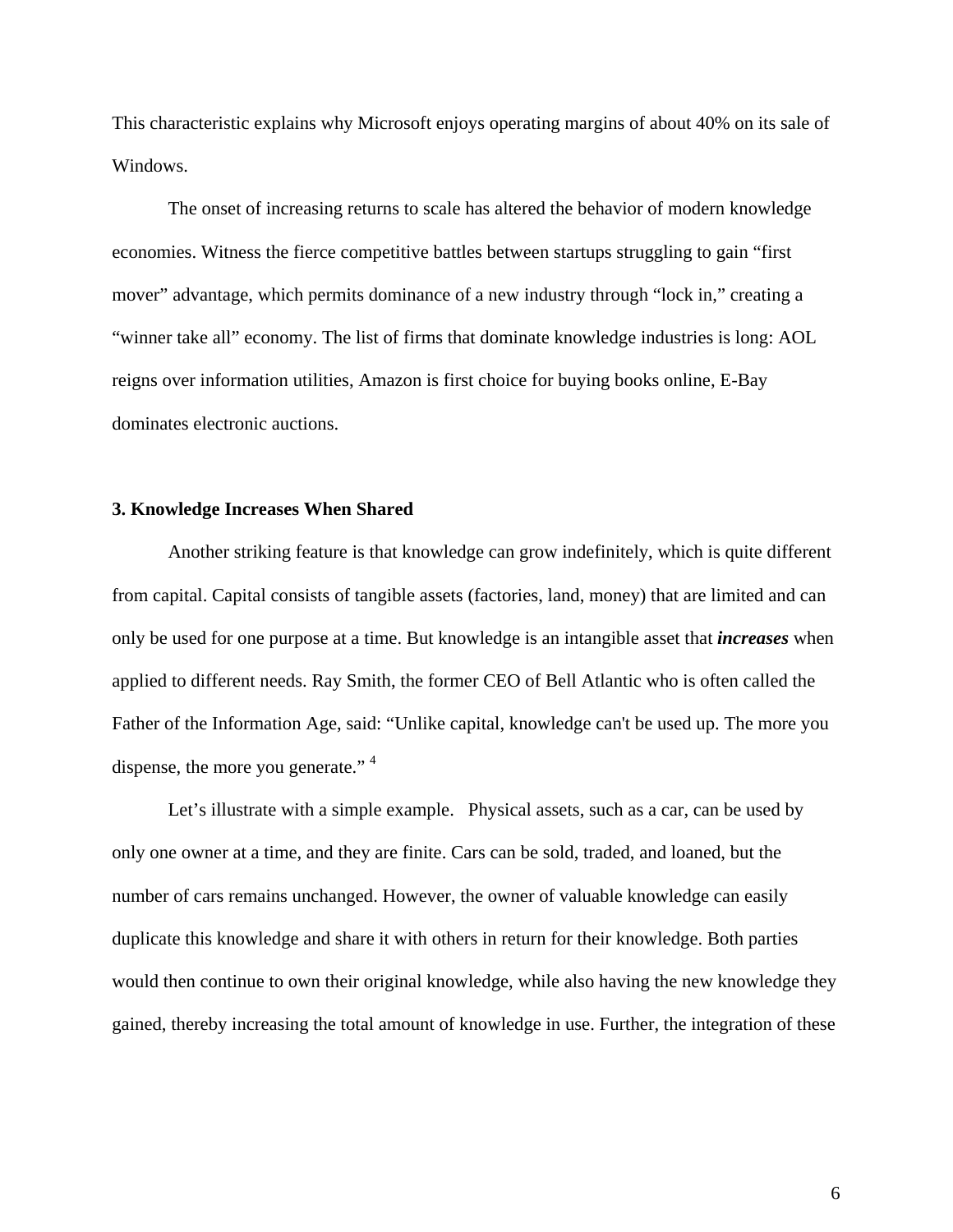different streams of knowledge may produce additional, higher-level knowledge, adding still more knowledge.

 This leads to the striking implication that collaboration is now economically productive in the sense that it creates value. Collaboration was rare in the Industrial Age that focused on manufacturing goods. But in an Information Age that focuses on creating knowledge, collaboration is widely encouraged because all parties benefit from the added value that results.<sup>5</sup> This new development in the nature of economics explains the wave of business alliances underway, even among competitors.

 This helps us understand the key to pooling knowledge. Few people are altruistic enough to volunteer their time and effort to help others. Sharing may be noted on annual performance reviews, but the link to rewards is tenuous. That's why claims that cooperation can be encouraged by fostering the right organizational culture usually are greeted with skepticism. A recent study found that 71 percent of managers think sharing knowledge is the biggest challenge in KM.  $<sup>6</sup>$ </sup>

 Rather than rely on good intentions, some type of mutual exchange is needed to make knowledge sharing a workable reality. Ideally, this exchange should take the form of mutual assistance that colleagues provide by collaborating with one another, which has worked well for some companies like British Petroleum. Those sharing knowledge can also be rewarded with recognition, financial benefits, or anything else of value. When Xerox created its Eureka database of 30,000 technical articles, the contributing technicians declined financial awards for their work in favor of having their names associated with each entry, an author's byline. The type of rewards that motivate people can vary greatly, therefore, but some valuable incentive is essential to make sharing knowledge more than an empty piety. 7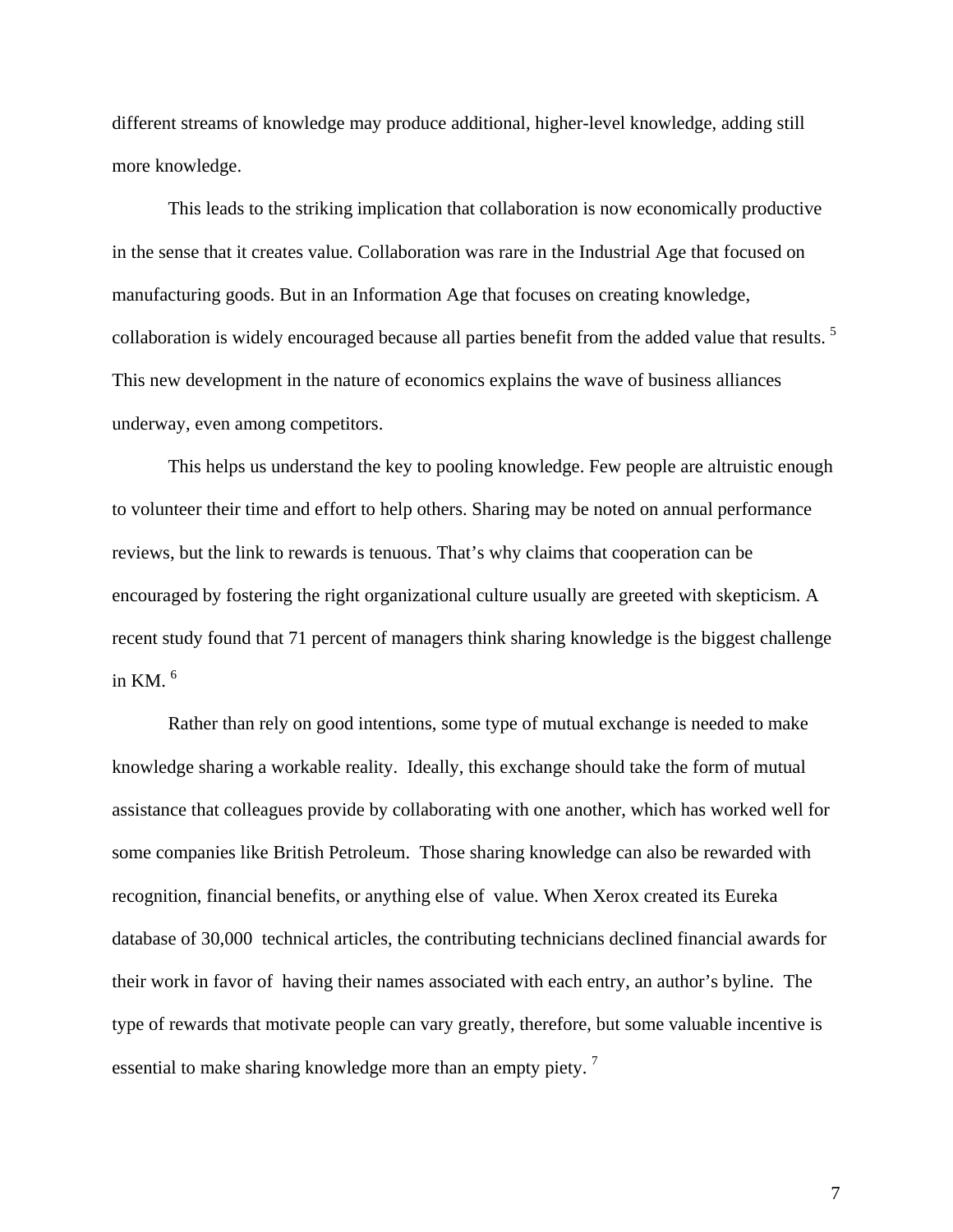## **4. Knowledge is Transmitted in Networks**

 The icon of the Information Age is the network because information is transmitted more efficiently through networks. All nodes of the network can reach other nodes directly and quickly, increasing the fidelity and scope of the system. How useful would the Internet be if you could only use it to contact a subset of sites and had to switch to another network for the others?

 The result is that a central organizer is needed to create and maintain a network. Microsoft holds a near-monopoly in PC operating systems, for instance -- not simply because it is powerful – but because a common network is needed to permit interchangeable applications, ease of communications, and other network functions.

 This power of collaborative networks also lies behind the role of communities of practice (CoP). CoPs produce valuable understanding by increasing network interaction within the group, which drives tighter cohesion, increasing interaction again, and so on to create an intense learning episode. A carefully nurtured process of this type helped the Navy "become alive with the fire of shared understanding." <sup>8</sup>

#### **5. Knowledge Abhors a Vacuum**

 Like Nature, knowledge abhors a vacuum because people feel a keen need to understand the world around them, and they will do whatever is needed to supply that understanding. They create formal communication media to provide news, they seek out spokespersons to inquire about pressing issues, and they form "grapevines" of informal contacts and gossip.

 Informal communications channels have a tendency to degrade. The accuracy of gossip, for instance, deteriorates with repetition, often spreading rumors that are unfounded. Not all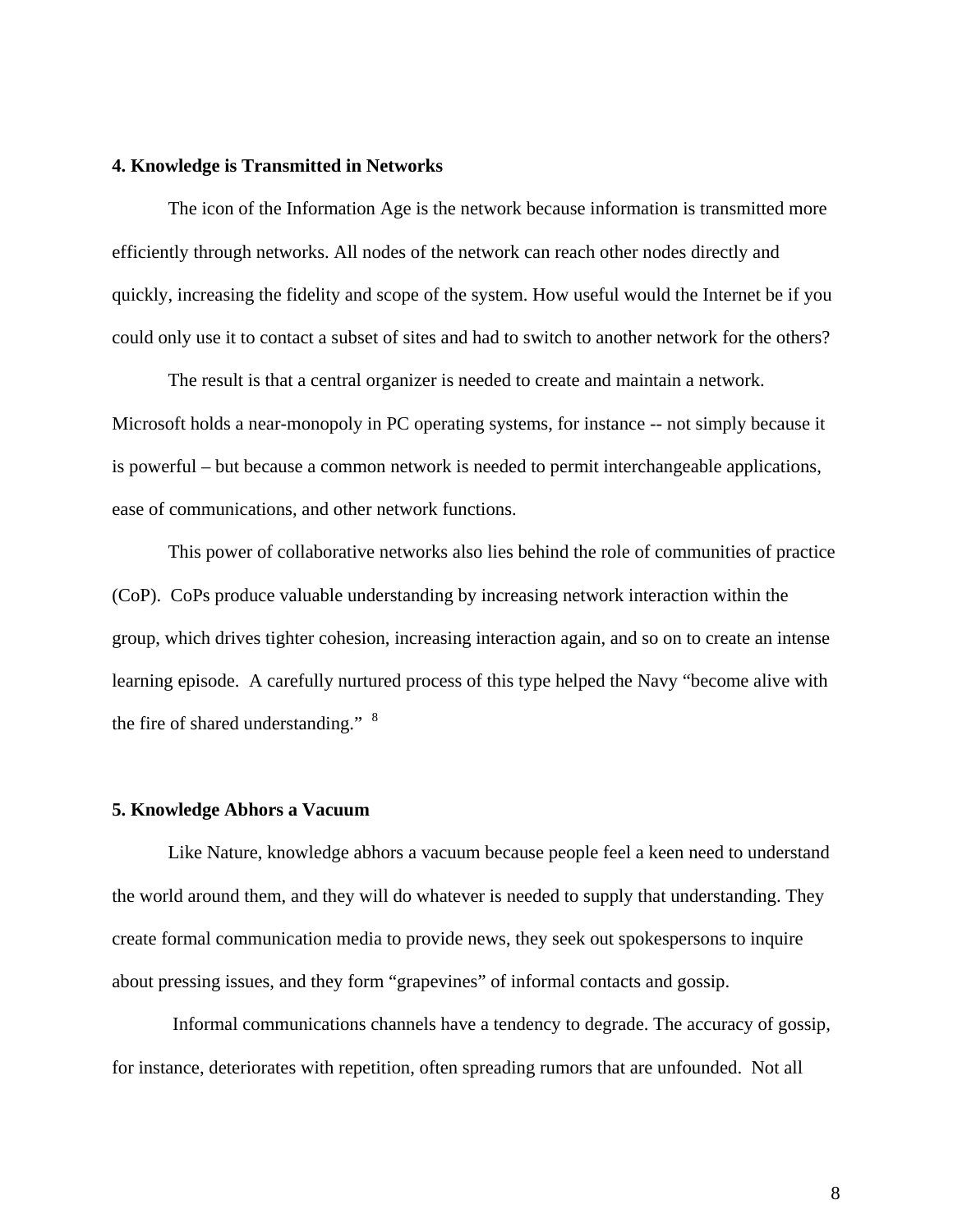formal communication channels are fully accurate, of course, but if formal channels are inadequate, people are then forced to rely on informal systems, decreasing the quality of knowledge.

 The implication is that social systems function best if the information available is sufficient to provide transparency. Multiple formal media offer redundancy, thereby correcting for errors and misinformation. Openness and approachability by public figures heightens personal understanding. The reliance on gossip, rumor, and hearsay can then be allowed to decline to minimal levels.

## **6. Knowledge Reduces Conflict**

The principles above suggest that knowledge can reduce conflict. Consider the wellknown 2-person "game" called "Prisoner's Dilemma," which is often played in small groups to demonstrate principles of conflict versus cooperation. Two groups (the prisoners) can win their freedom if both cooperate with each other in planning an escape; but if one agrees to cooperate and the other chooses conflict by snitching to authorities, the snitch gains rewards while the cooperating prisoner suffers severely.

 Conflict is encouraged in this game because the two parties' choices are unknown to each other. Whereas, if their intentions are visible, the possibility of being duped by your fellow prisoner disappears, thereby encouraging cooperation.

 Real situations are more complex, of course. However, this game illustrates how transparency of information can greatly reduce conflict by preventing one party from taking advantage of others. The 2003 Iraq war would have been much harder to justify, for instance, if the absence of Iraqi weapons of mass destruction were publicly known.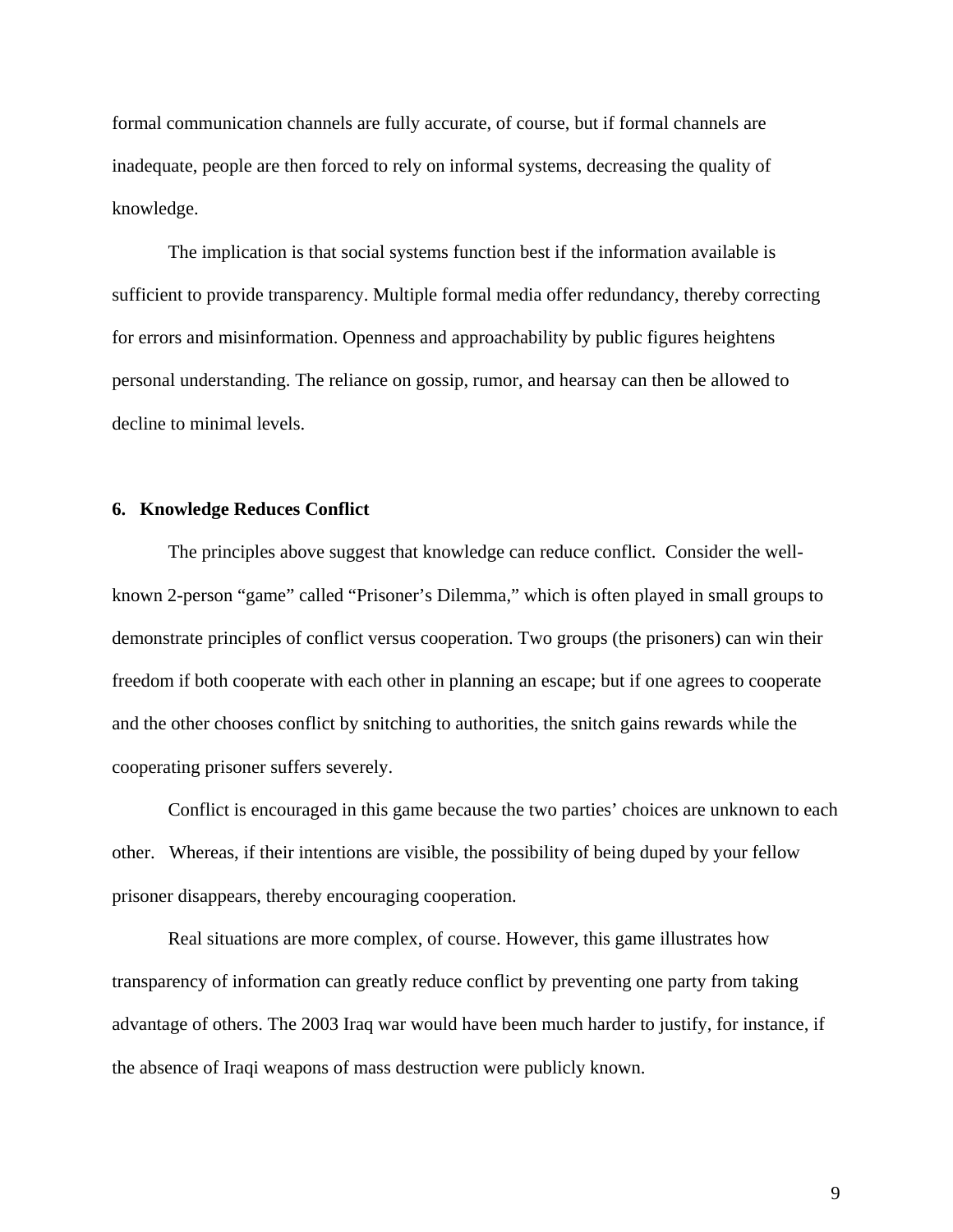Even casual arguments can be alleviated by the enlightenment that knowledge confers. Most of us encounter daily misunderstandings with others, often attributing dark motives to the other party, thereby fanning the flames of conflict. But when the facts are presented clearly by both parties, it is quite surprising to see how harmless the situation usually is, abruptly dispelling the animosity that was building before.

 People may continue to provoke one another in the face of perfect knowledge, unfortunately. However, a great deal of conflict can be readily dispensed with simply by ensuring that transparency of knowledge aids accurate understanding.

### **7. Knowledge Changes in Value**

 One of the most intriguing features of knowledge is that the value placed on it can change enormously. Consider the following anecdote:

 You're sitting at a sidewalk café, when you notice an attractive person of the opposite sex staring at you across the tables. Unsure of what this means, you glance around and wonder what to do. When you look again, this person gives you a decided "wink." Well! This changes everything. So you walk over, say hello, and join this mysterious admirer. Who knows, your entire life could change.<sup>9</sup>

This modest story illustrates the power of information. A "wink" is simply one bit – a 1 replaces a  $0$  – yet it can have enormous value if 1) the reward is of great importance, and 2) the information is crucial to obtaining this reward. Other factors may affect the value of knowledge, but these two seem to play a major role generally.

 A powerful illustration of how these factors can change the value of knowledge is seen in the dot-com collapse. Analysts claim that 70 percent of these corporate assets consisted of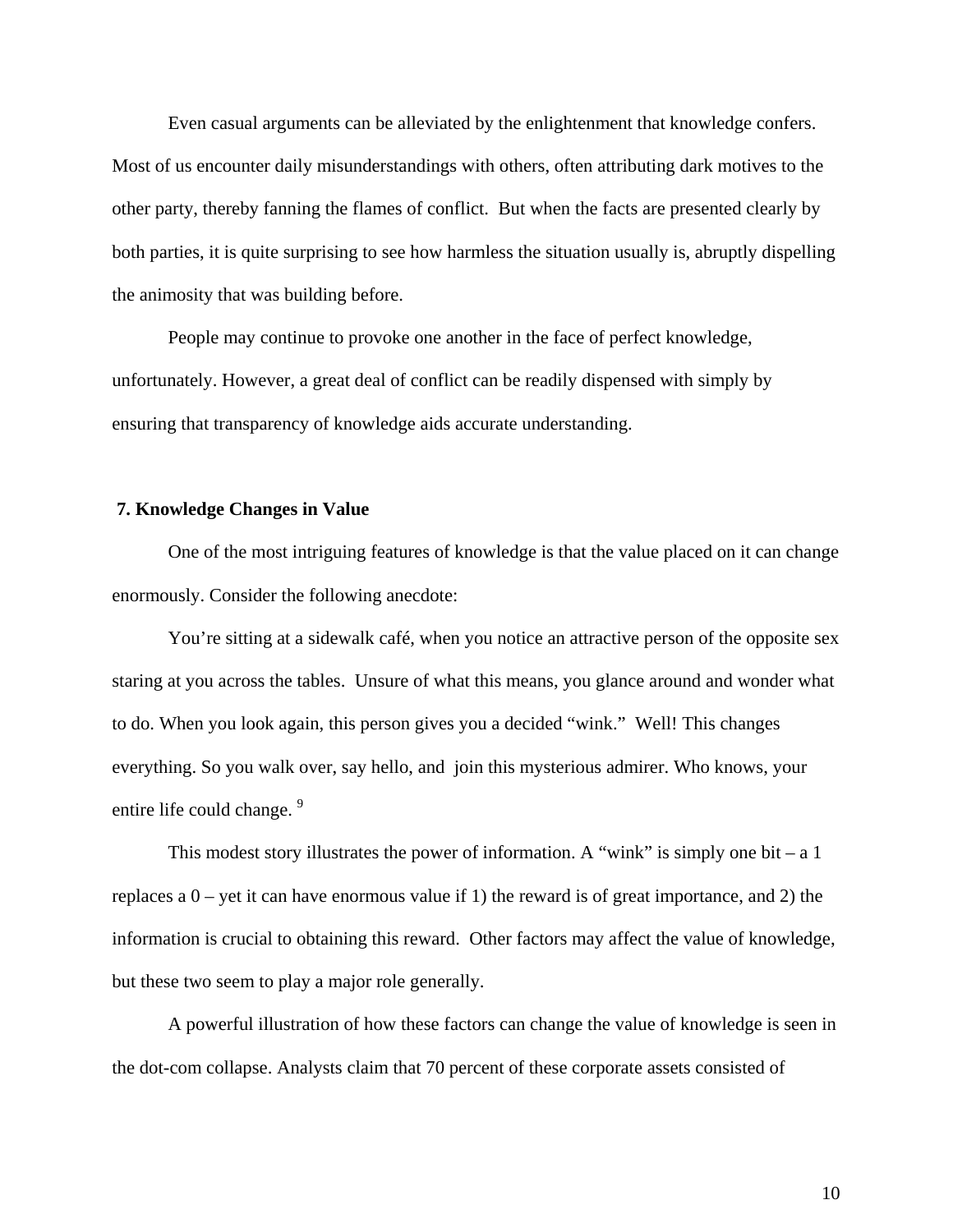knowledge in the form of software, patents, employee skills, and marketing channels. The wild optimism that drove share prices to unsustainable levels in the late 1990s reflected the bold prospects that Wall Street expected from the exploitation of these knowledge assets – while the subsequent collapse of this boom in 2000 showed that their real value was far more modest. The NASDAQ lost 60 percent of its value.

Thus knowledge exhibits a constant state of flux in which shifting assessments of its utility produce rises and declines in demand as people search for the best solutions to everchanging problems. Little wonder the value of knowledge is so hard to quantify.

### **7. Knowledge Acts as a Fluid**

 It is commonplace to recognize that knowledge behaves as a fluid in many ways. For instance, we often speak of communication channels as "pipes." "Leaks" constantly occur because it is almost impossible to keep secrets fully secure. The difficulty of conveying highly personal understanding makes tacit knowledge "sticky." Knowledge is "congealed" in complex products that require intensive research.

 Like all metaphors, there are limitations to considering knowledge a fluid. For instance, you can't simply mop it up after a spill. But the qualities of fluids often provide useful insights that enhance our understanding of this unusual resource. The speed of a complex information system, for instance, can be effectively gauged by noting that information, like any fluid, is limited by the choke point formed by its smallest channel.

The principles described above generally emphasize this fluid-like behavior. Unlike other resources, knowledge flows around obstacles, it can be stored in containers, divides into multiple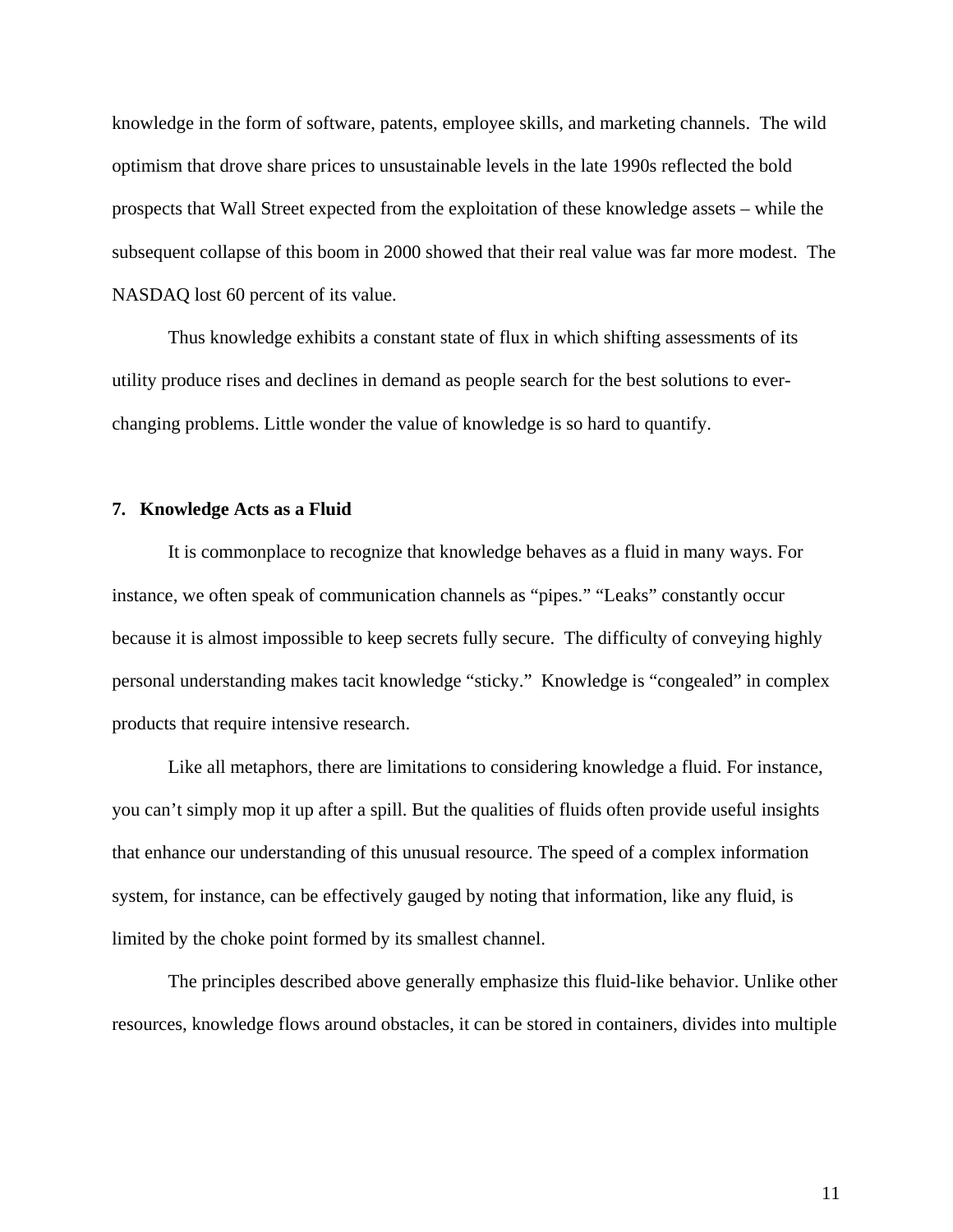streams that may flow together again, and expands to cover the terrain – almost as though it possesses an organic life of its own.

## **9. Knowledge is Organized in a Hierarchy**

 Like all else, knowledge is organized hierarchically. Cells are organized into bodies, people are organized into societies, and stars into galaxies. In a similar way, data, information, and knowledge form a hierarchy of understanding.

 At the bottom, data are measurements that provide our link to reality: daily temperature, stock prices, SAT scores. Data are then aggregated into generalized relationships we call information: "The average annual temperature in Mexico City is 20 degrees above that of Montreal" "The stock market has declined 30%." "SAT scores explain 60% of the variance in grades." Information in turn is organized into knowledge for solving problems to achieve some purpose: "If you want to avoid hot weather, live in Montreal." "This is a good time to invest in stocks." "A student with high SAT scores can expect to get good grades." Note that the distinctive feature that sets knowledge apart from data and information is that it is goal oriented.<sup>10</sup>

 An interesting quality of this hierarchy of understanding is that the knowledge contained at a higher level subsumes that of lower levels, but the reverse is not true. The knowledge in the above examples reflects the information and data that went into it, for instance, but the data does not contain the information, and the information does not contain the knowledge. For a striking illustration, humans are able to understand the intricate workings of that wondrous colony of cells we call our bodies – but these cells have no conception of the larger system they comprise. Thus, understanding is relative to our position in the hierarchy of understanding.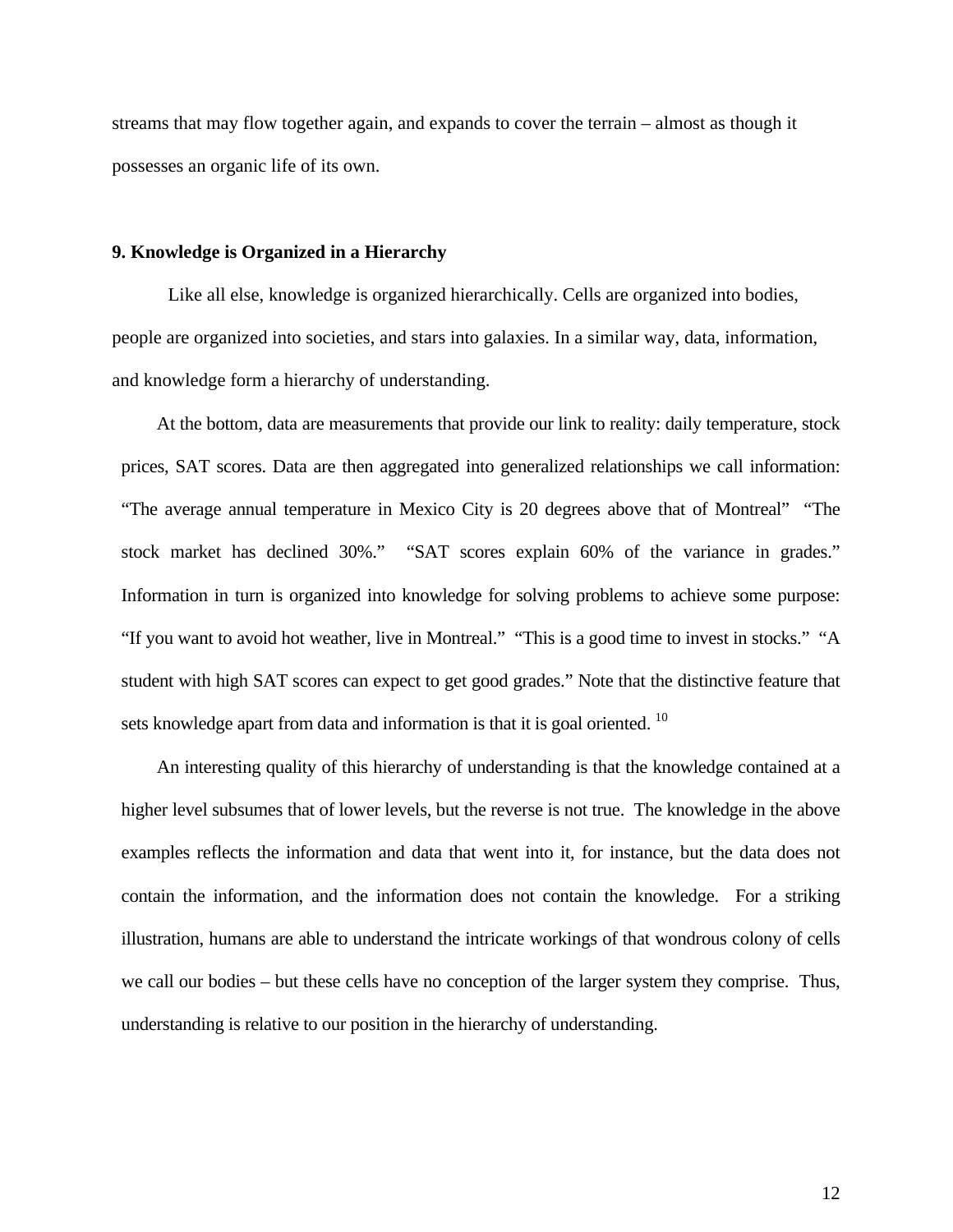## **10. Knowledge is Guided by Spirit.**

 At the top of this hierarchy of understanding lies "consciousness" or "spirit." I realize this is a bold claim that makes some uneasy, but it can be demonstrated logically. Knowledge is marked by a rational orientation to achieving goals, as we've just seen, and the very essence of goals introduces a vast domain of subjective concerns that lie *beyond knowledge:* values, purpose, beliefs, vision, choice, etc. Note that this domain does not necessarily involve metaphysical phenomena, such as supernatural beings (God). Spirit can be adequately described as simply the "human spirit," that sense of consciousness or awareness we use to direct our lives.

 Many philosophers claim all of life flows out of the spirit dwelling at the top of this hierarchy of understanding. For instance, Emmanuel Kant argued that "will" and "idea" form the basis of our perception of reality, while the Buddha summed it up more strongly in his famous aphorism, "With our thoughts, we make the world." Lawrence Prusak, a well-known authority on KM, expressed the same point in more conventional terms: "When it comes to managing knowledge, culture trumps all other factors." <sup>11</sup>

 If knowledge rests on a spiritual foundation, the best way to improve understanding also lies at this level: seek awareness, question beliefs, set worthy goals, develop a sense of meaningful purpose, and remain open to inspiration and vision.

 The failure to expand understanding, conversely, is usually caused by limitations of spirit that pose obstacles to learning. For instance, fundamentalism, whether in Christian or Islamic religions, is characterized by such tenacious adherence to a narrow faith that other sources of knowledge are excluded, distorting the learning process.

### **11. Knowledge is Unique for Individuals**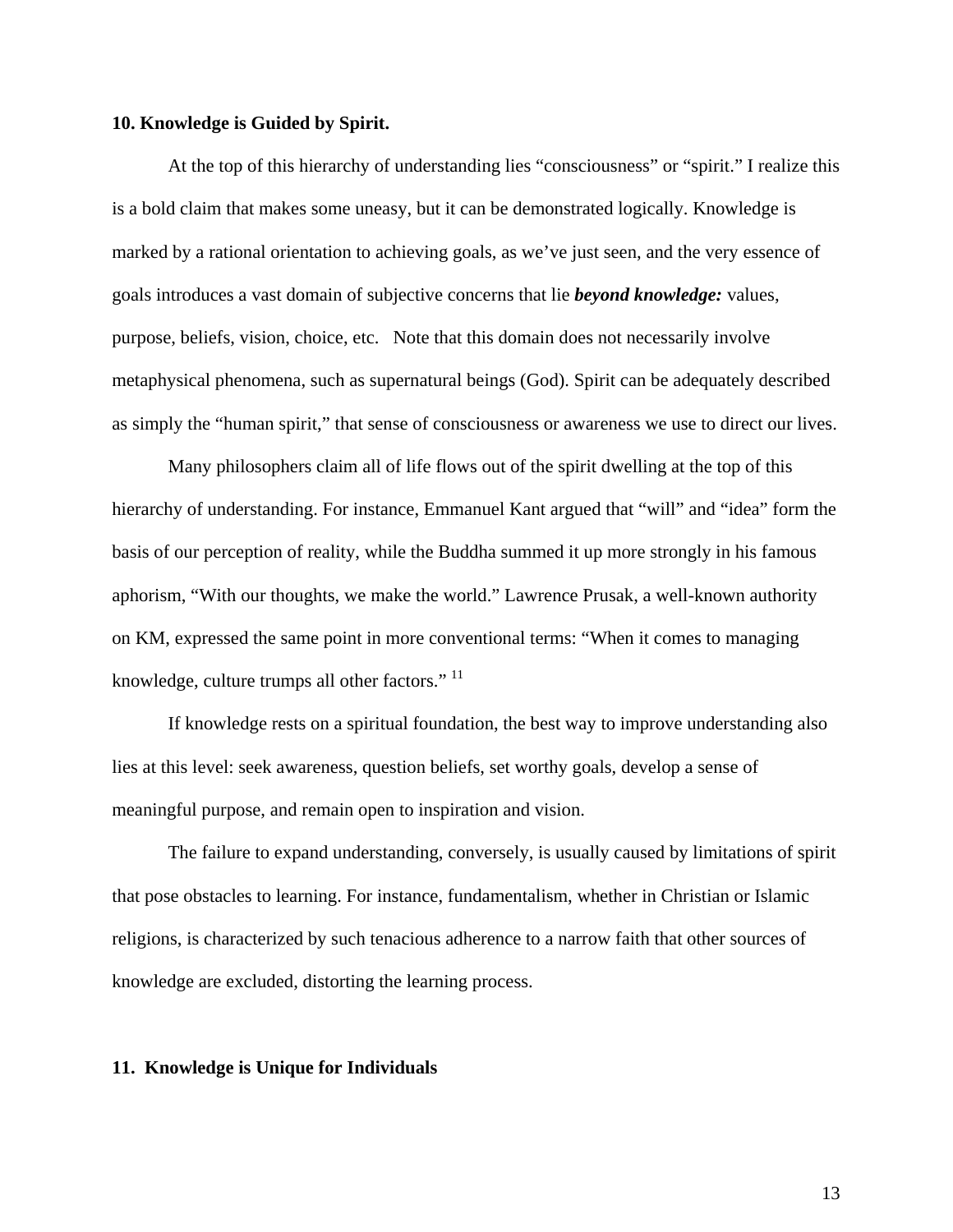If all knowledge flows out of the human spirit, the very nature of knowledge is unique because each individual inhabits a distinctively different perspective, or spirit, that is worthy in its own right. That's why the field of KM struggles with the challenge of making sense out of the diverse nature of tacit knowledge. There may be similarities in our thinking, influenced by common cultures and other social realities. But each human being is as individualized as the variety found in other aspects of nature.

One of the difficult challenges in dealing with knowledge, therefore, is the realization that it is perfectly normal to find wide differences of opinion. This often results in severe conflict, but differences actually represent great potential because they offer a richer interpretation than any one viewpoint. After all, it is differences that create the potential energy for all action. Different energy levels are necessary to power a mechanical engine, and price differences drive economic growth. Likewise, different viewpoints enlarge and heighten understanding.

 Actually bridging such differences is difficult, of course, because it requires that we yield our grip on reality. To truly understand another's viewpoint, we must engage in "deep listening" - - listening that is so earnest it can only be achieved by momentarily entering the spirit of others, and thereby changing ourselves. This fusion of two unique souls is the source of profound new levels of insight needed to resolve conflict, create innovations, foster loving relationships, and most other worthy human accomplishments.

 The present conflict between Islamic fundamentalism and Western modernism, for instance, could possibly be resolved if both parties became open to understanding one another. The West could thereby recognize the need to reorient global capitalism toward serving human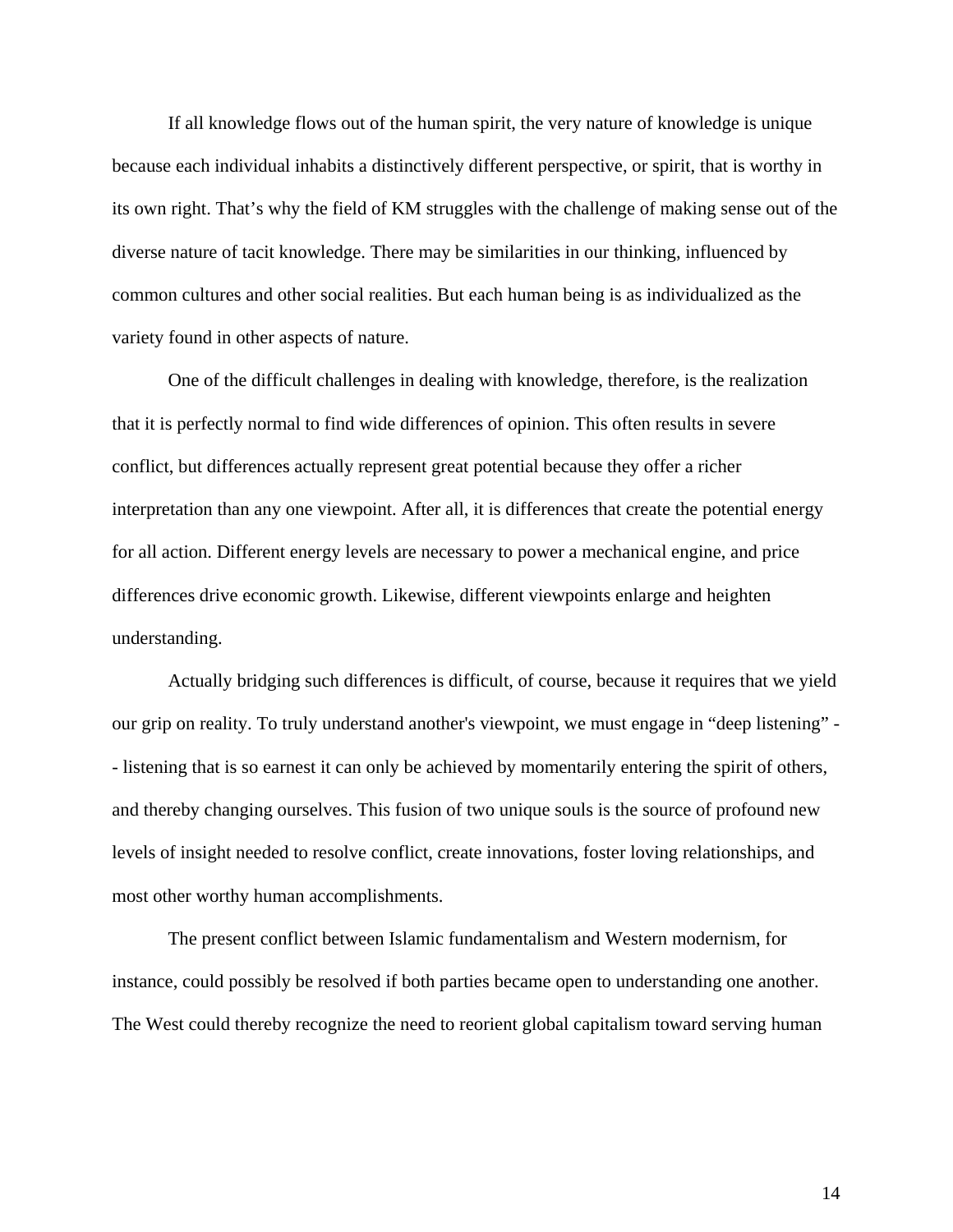values, while conversely, Islam could recognize the value of modern science and economics in improving human welfare.

## **12. Knowledge is the Infinite Resource**

 The possibilities are almost unimaginable because the principles described above drive the boundless frontier of understanding to expand relentlessly. As we have seen, knowledge is created by countless people everywhere. It can be copied and distributed endlessly, and encourages cooperation rather than conflict, creating still more knowledge. Networks facilitate this expansion, people absorb knowledge readily, and they focus on knowledge of the greatest value. To make it easier still, knowledge flows through a variety of channels, it leaks across boundaries, and it is drawn upward to more powerful understanding and awareness. And because we each view the world differently, the scope of this vast resource is almost unlimited.

 Economics has traditionally been called the "dismal science" because it presumed *limited* resources that *decrease* when shared to produce a world of *scarcity*. But the above principles introduce a world of *unlimited* resources that *increase* when shared to produce a world of *abundance.* In short, knowledge is "The Infinite Resource" because it represents boundless power to manage a world of boundless potential. When Andrew Grove was CEO of Intel, he claimed that knowledge will become "practically free and practically infinite." <sup>12</sup>

 This vast potential is even now crowning knowledge as the main task of entire societies. The world in 2003 employed one billion PCs, mostly used by the knowledge workers who dominate modern economies. And their output of new ideas permits countless entrepreneurs to create IT products that spread knowledge more easily still. The result is a virtuous cycle in which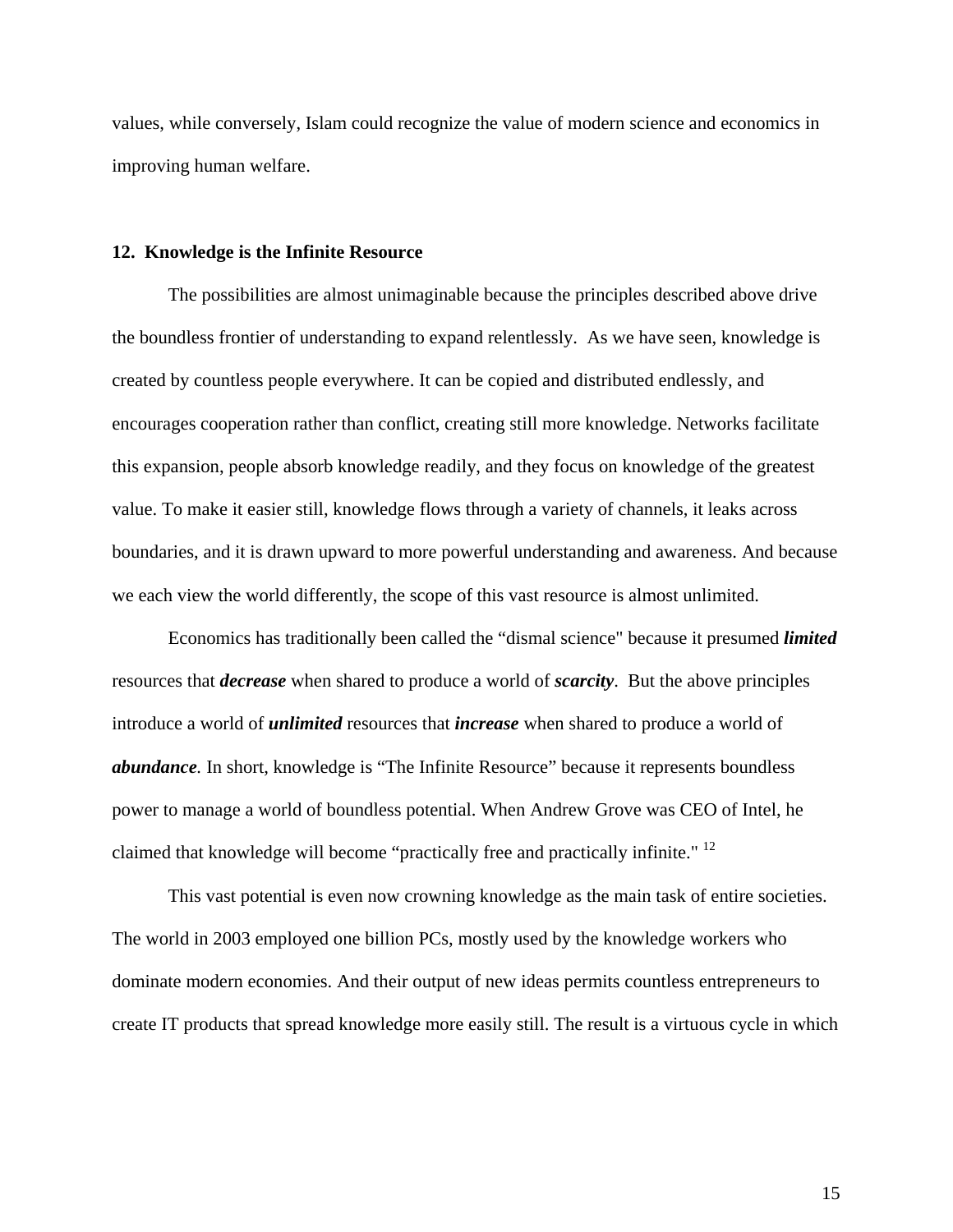knowledge spurs innovation, which spurs knowledge, which spurs innovation again, on and on endlessly. As the H-P ads proclaim, "Everything is possible."

## **From Knowledge** *Management* **to Knowledge** *Nurturing*

 To realize this potential, however, a more realistic approach is needed to use knowledge effectively. Rather than struggle to "manage" this elusive fluid, organizations should be designed so they are *intrinsically able to create and guide knowledge to productive use.* Think of it as a movement from Knowledge *Management* to Knowledge *Nurturing*. Gordon Petrash, CKO at Dow Chemical, expressed it best: "We will be successful .. when knowledge management is everyone's job."

 Some of the principles above – knowledge is created by anyone, distributed cheaply, increases when shared, transmitted in networks, abhors a vacuum, and changes value – suggest that far more sophisticated online information/knowledge systems are needed, and they happen to be coming very quickly. A recent study showed that entire supply chains, customer relations, and employee work are going online, transforming organizations into complex, total information systems "co-managed" by all stakeholders in real time. <sup>13</sup>

 This emerging "corporate central nervous system" can be thought of as a kind of "organizational intelligence" (OI). Like the human mind, OI can't work very well as a top-down system but requires the self-organizing, bottom-up qualities all organisms use to manage complexity. For instance, good corporate Intranets allow lots of user involvement, much like the *Internet*. Knowledge sharing often works best using true markets that buy and sell IP. Decisionsupport systems should be based on an entrepreneurial model in which each business unit is an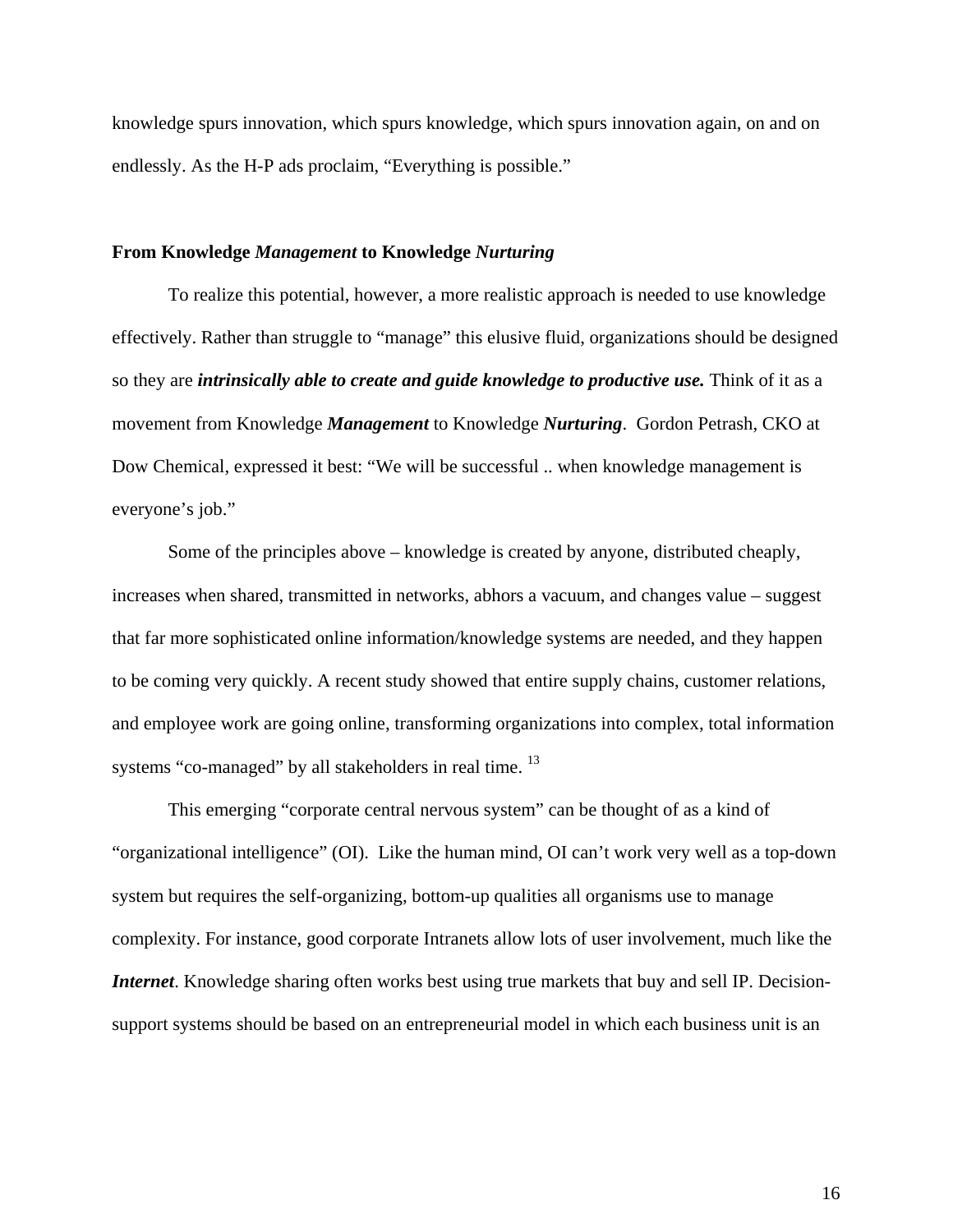"internal enterprise." Rather than hunching over a keyboard, intelligent computer interfaces can connect people far more conveniently in information space.<sup>14</sup>

 The remaining principles – knowledge acting as a fluid, requiring shared understanding, guided by spirit, reducing conflict, and unique for each person – remind us of the countervailing imperative to harness the human component of OI. Face-to-face working together is essential for capturing and managing tacit knowledge. Entrepreneurs need help to develop productive new ideas. Meeting clients will always be essential. Strategic collaboration with stakeholders is intensely political.

 Despite the management innovations of the '90s, unfortunately, most corporations and governments remain focused on managing rather than nurturing. The outstanding exception is the transformation of the U.S. Military to "network-centric, information warfare," which raised the accuracy of air strikes by a factor of 10, making the U.S.A. almost invincible. Generally, however, much work is needed before the average organization can mine the wealth of entrepreneurial skill lying dormant at the bottom and the understanding of constituencies outside its walls. 15

 The enormity of this shift in the foundation of economics will challenge us as the power of knowledge dazzles our imagination and its disruptive influence tests our abilities. Think of the Internet -- bursting with creative energy, but slightly out of control. The significance of the Knowledge Revolution is that the bonds holding humankind captive to a material world have been broken. The normal difficulties remain, of course, but the only serious limits now lie in our vision and our determination.

 $\overline{a}$ 

<sup>1</sup> "Accounting Gets Radical," *Fortune* (April 16, 2001)